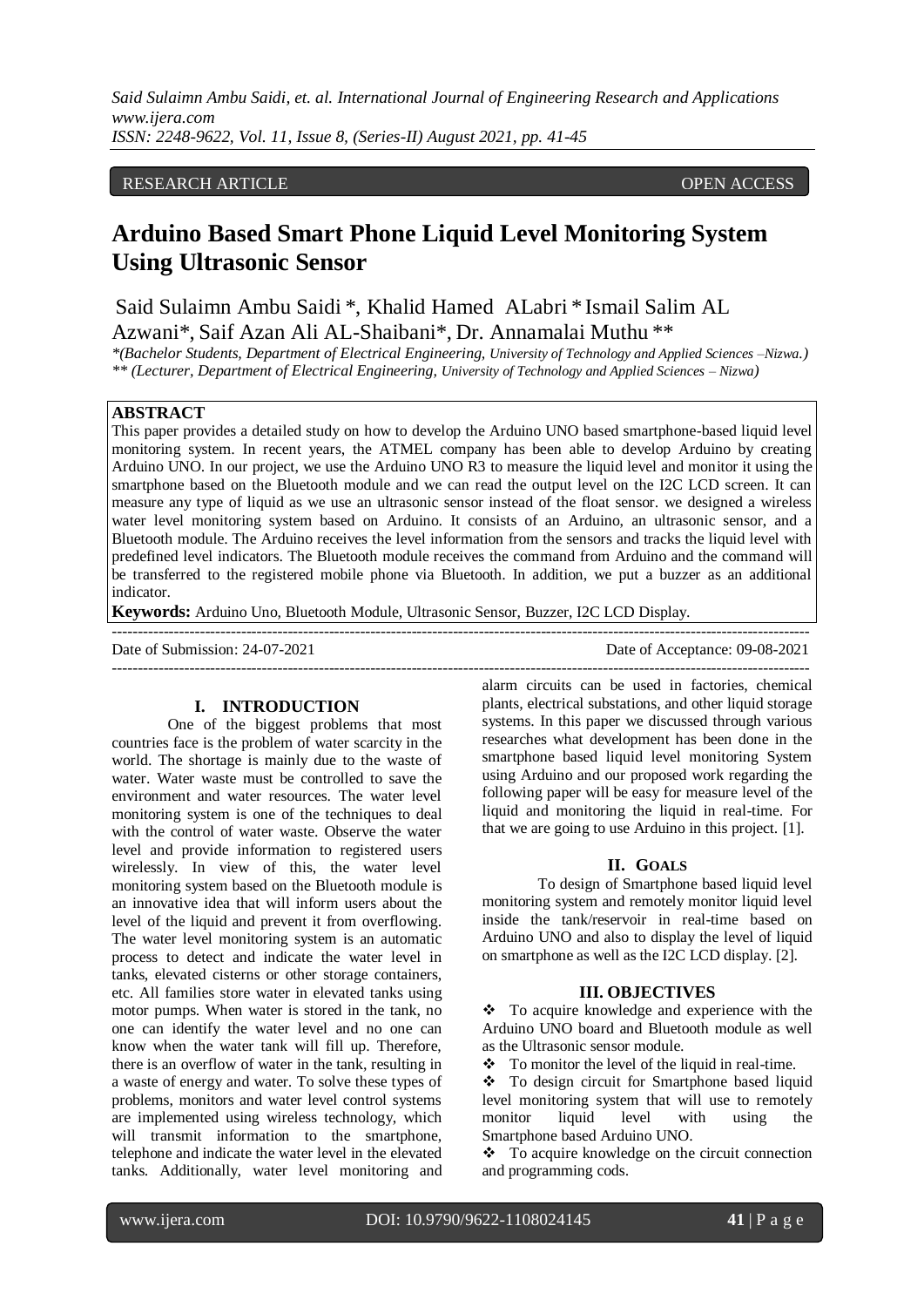To learn how to write the report and prepare presentation about the project.

 To program the Arduino UNO base on the components of the project and testing it.

 To connect the Bluetooth module with smartphone and cheek the display

 We will aim to acquire knowledge of teamwork and partnership teamwork in order to finish the project, and we intend to continue to grow the project in the future. [2].



The premise is that we can monitor the level of the liquid from my smartphone without having to view the level of the liquid or even go near the tank. We connect the Arduino to our smartphone through Bluetooth using an Android software (created by the MIT App Inventor website). So, in this method, we can keep track of the liquid level for various types of liquid and its current state.



Fig.2: Circuit Diagram

The Vcc, GND, Trig, and Echo pins are all located on the ultrasonic module (HC-SR04). With a range precision of up to 3mm, it can provide noncontact measurements in the range of 2cm to 400cm.Because the Trig pin on the HC-SR04 is an input pin to the Arduino Uno, which is connected to pin number 11 on the Arduino, and because it can provide a high signal of 10 seconds (microseconds). After triggered the HC-SR04. It will automatically send out 8 pulses (sonic bursts pulses) at 40 kHz; these 8 sonic bursts will hit the liquid, and the wave will return to the sensor; the Arduino will read the echo pin (which is connected to pin number 10 in the Arduino) to determine the time (in seconds) it takes between triggering and receiving the echo, which is the output pin. The Arduino can calculate the distance in this way because the speed of sound is approximately 340 meters per second (m/s). The Bluetooth module has four terminals, two of which are the positive (Vcc) and negative (GND) terminals of the HC-06, which are linked to the positive (5V) and negative (GND) pins of the Arduino, as shown in the circuit diagram. RXD and TXD are the third and fourth terminals, respectively, and are connected to TXD and RXD in Arduino. In this circuit, we utilize a Bluetooth module to save data from the Arduino (which is the level of liquid measured by the HC-SR04 and calculated by the Arduino program) and then communicate it wirelessly to our smartphones, where it will be displayed using the (levelmonitoring.apk) app. The level of the liquid is sensed by Arduino and shown on the I2C LCD, as shown in the circuit diagram. Four pins on the I2C LCD (Liquid Crystal Display) are connected to the Arduino. The ground pin (GND) is connected to the Arduino's ground pin, while the provided power pin (Vcc) is connected to the Arduino's 5V output. Only the Serial Data pin (SDA) and the Serial Clock pin have survived (SCL). SDA is connected to the A4 pin, which is used to send and receive data. In addition, this Buzzer is a two-terminal gadget. What is the difference between the positive (attached to pin 6 on the Arduino) and negative terminals (Which is connected to GND in the Arduino). This is used to alert you when the tank level rises or falls above or below the specified limit.

## **VI. CALIBRATION PROCEDURE**

As the HC-SR04 emitting an ultrasonic wave and counting the time it takes for the echo to return, the ultrasonic sensor can determine the distance between the sensor and the liquid. So, during the first calibration we have to measure the height of the empty tank to know the height (H) of the tank and how can withstand to max and min level of the liquid. So, it done by emitting waves from the ultrasonic and it will reach the tank's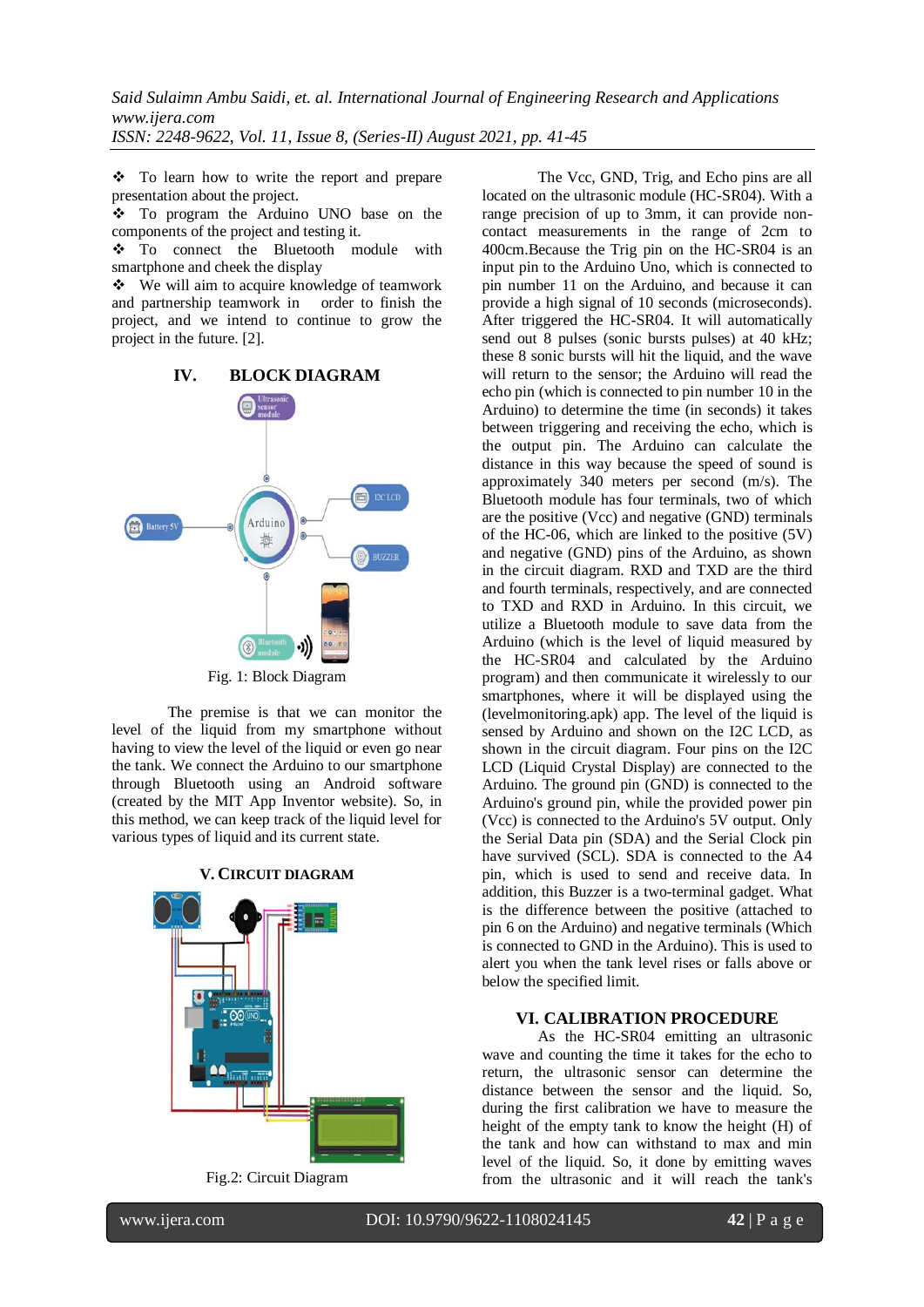bottom and is reflected to the Echo pin. The value of the H only once needs to be modified. As illustrated in Fig 3 the ultrasonic sensor will be mounted in the top of the tank.



Fig.3: Empty tank

As illustrated in Fig 4 as the tank is half filled with the liquid that mean up to the h and the wave is reflected off the liquid surface and detects the depth of empty space  $(y)$  above the liquid in this circumstance. In order to now the value of the liquid on the tank we calculated by subtracting the height of the air gab (y) from total height of the tank (H) to get (h) which is the height of the liquid in the tank. We have to change the total height of the tank (H) and the maximum and the minimum vale of the liquid based on the tank. From the cod of the Arduino.



Fig.4: Tank filled to a specific level with liquid (h)

## **VII. RESULTS & DISCUSSION**

The Arduino based smartphone based liquid level monitoring system is implemented in companies to monitoring of the different type of liquids with help Arduino program. The project is put to the test in real time to see how successful it is and the results of the project As well as, it has been noted that the project detects the liquid level in the tank and also saves time in determining the liquid level. The results in the table based on 24 cm tank.

## **Case 1: Liquid at low value**

The level of the liquid in the tank is shown in the Fig.5. The value under this state needs to be check.

The output of the monitoring the liquid under low level is shown in the Fig 6 and 7. The level of liquid is displayed in the I2C LCD and the Smartphone respectively.



Fig.5: Low level of the liquid in the tank



Fig. 6: Low level of the liquid in the I2C LED display



Fig.7: Low level of the liquid in the Smartphone

### **Case 2: Liquid at Normal Value**

The level of the liquid in the tank is shown in the Fig.8. The value under this state is under the recommended level. The output of the monitoring the liquid under normal level is shown in the Fig 9. and 10. The level of liquid is displayed in the I2C LCD and the Smartphone respectively.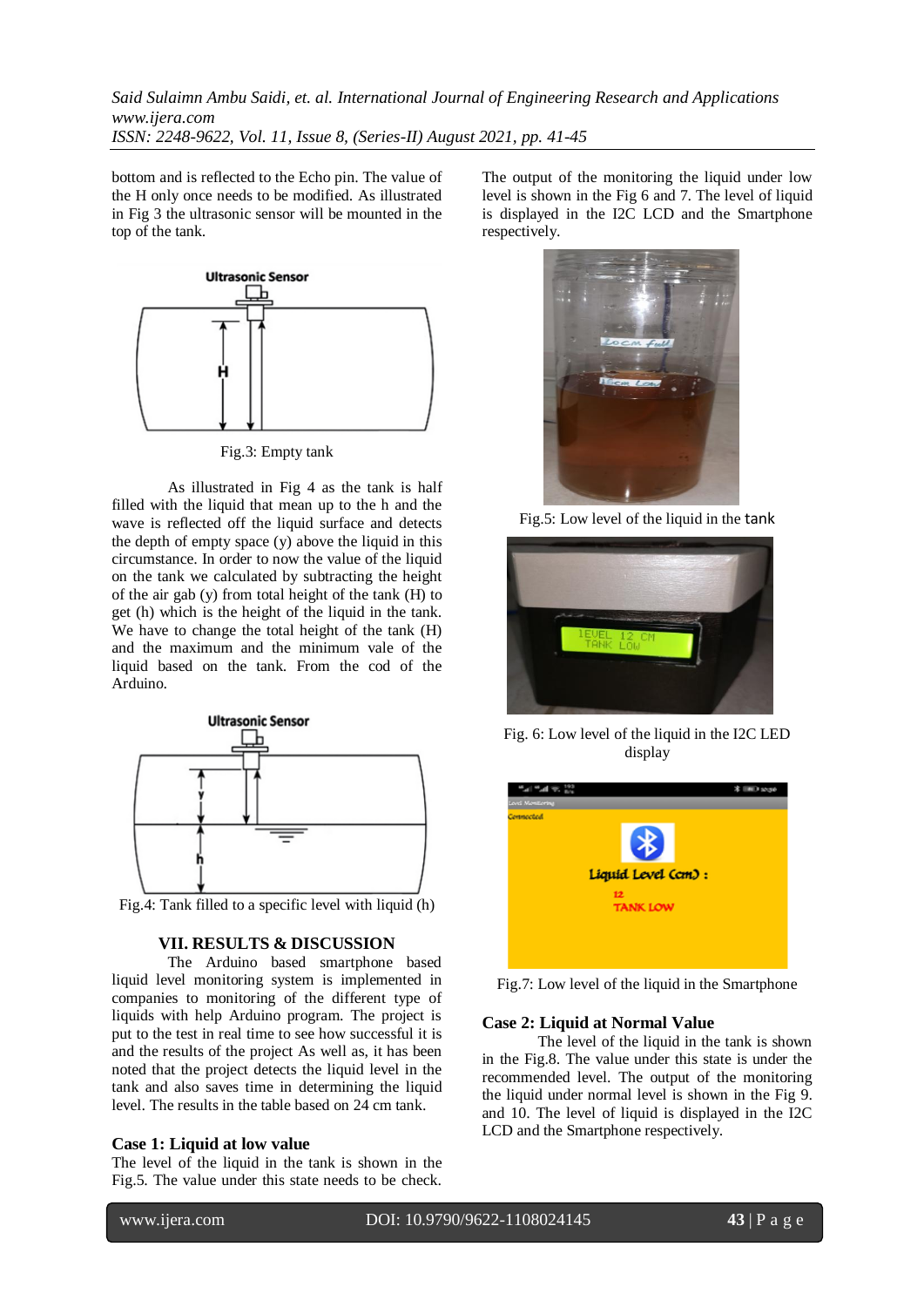

Fig.8: Normal level of the liquid in the tank



Fig.9: Normal level of the liquid in the I2C LED



Fig.10: Normal level of the liquid in the Smartphone

## **Case 3: Liquid at High Value**

The level of the liquid in the tank is shown in the Fig.11. The value under this state needs to be check. As well as, do the maintenance required as it's in the dangerous zone. The output of the monitoring the liquid under high level is shown in the Fig.12. and 13. The level of liquid is displayed in the I2C LCD and the Smartphone respectively.



Fig.11: High level of the liquid in the tank



Fig.12: High level of the liquid in the I2C LED display

| $\frac{0}{K/s}$<br>"" 言" 言" | <b>* 81 10:35</b> |
|-----------------------------|-------------------|
| Level Monitoring            |                   |
| Connected                   |                   |
|                             |                   |
|                             |                   |
|                             |                   |
| Liquid Level (cm) :         |                   |
|                             |                   |
| <b>TANK FULL</b>            |                   |
|                             |                   |
|                             |                   |
|                             |                   |
|                             |                   |

Fig.13: High level of the liquid in the Smartphone

### **VIII.CONCLUSION**

This paper describes "Smartphone Based Liquid Level Monitoring System Using Arduino". It has been implemented using hardware components like Arduino UNO, Bluetooth module, I2C LCD and ultrasonic sensors. Here, we can monitor the levels of water present in any tank or container by that we can control the water flow. Furthermore, it is observed certain water levels through I2C LCD and Smart Phone via Bluetooth Module. It is designed for three different level like initial, normal and tank